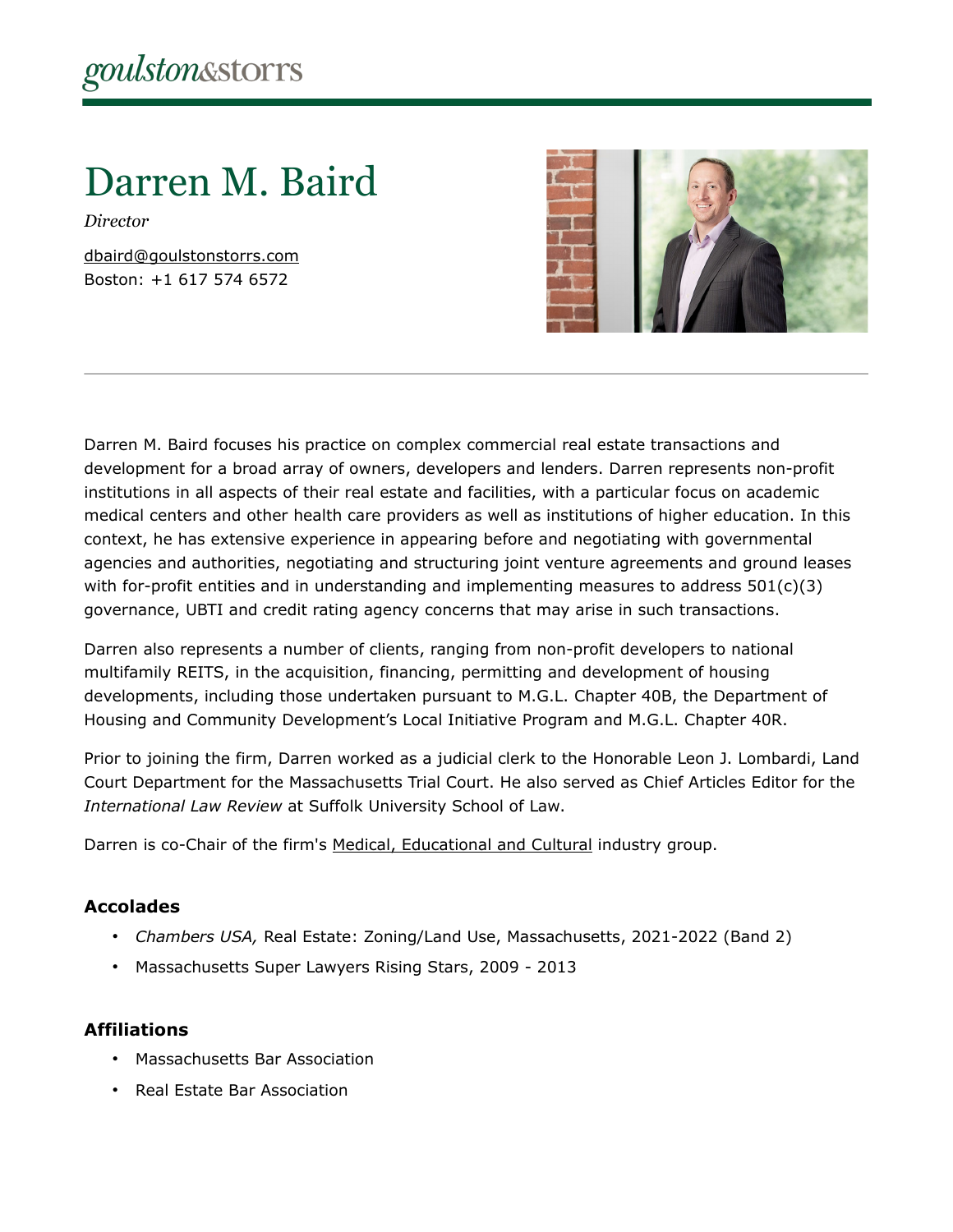### **Admissions**

• Massachusetts

# **Education**

- Castleton State College (B.A., *cum laude*, 1995)
- Suffolk University Law School (J.D., *magna cum laude*, 1999)

# Representative Matters

#### **Massachusetts Institute of Technology (MIT) Rezoning**

Counsel to MIT in connection with its rezoning of approximately 14 acres in Cambridge, Massachusetts, that is currently the location of the United States Department of Transportation's Volpe Center.

#### **High-Profile Institution of Higher Education Zoning and Development**

Zoning and development counsel to a high-profile institution of higher education, with experience in rezoning of a 26-acre expanse of urban land adjacent to the institution's main campus, obtaining special permits for the development of 6 buildings in within the above 26-acre parcel, and numerous other land use and permitting matters.

#### **AvalonBay Communities Development, Acquisition and Permitting Transactions**

Counsel to AvalonBay Communities in connection with all aspects of their large-scale development transactions in multiple jurisdictions, including acquisitions and permitting. Also serve as national counsel to this client on investment transactions, including acquisitions and dispositions, on over \$1B of assets all over the country.

#### **Major Teaching Hospital Counsel**

Counsel to major teaching hospital in acquisition, leasing, permitting, development, construction, financing and master planning of numerous projects in the Greater Boston Metropolitan Area, ranging from hospital/clinical facilities to endowment real estate investments to life-science facilities and research laboratories.

#### **Dana-Farber Cancer Institute Development and Construction**

Counsel to Dana-Farber Cancer Institute in the development and construction of a 250,000 square foot clinical cancer facility in Boston and other permitting and land use matters.

#### **Medical and Higher Educational Institution Master Campus Planning**

Advise medical and higher educational institutions in numerous master planning in and around their campuses as well as with regard to non-facility related acquisition, development, financing, ownership and operational matters.